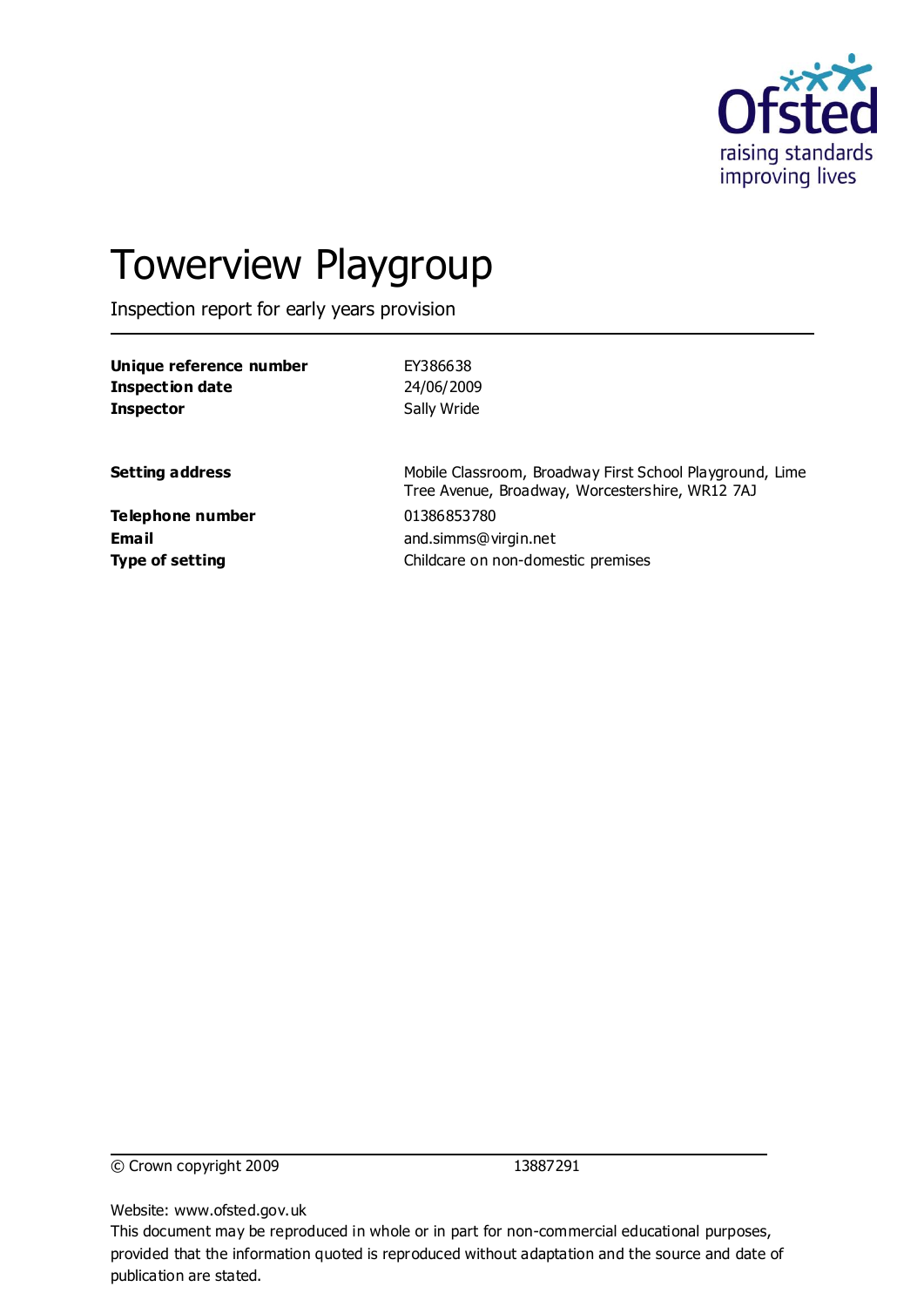#### **Introduction**

This inspection was carried out by Ofsted under Sections 49 and 50 of the Childcare Act 2006 on the quality and standards of the registered early years provision. 'Early years provision' refers to provision regulated by Ofsted for children from birth to 31 August following their fifth birthday (the early years age group). The registered person must ensure that this provision complies with the statutory framework for children's learning, development and welfare, known as the *Early* Years Foundation Stage.

The provider must provide a copy of this report to all parents with children at the setting where reasonably practicable. The provider must provide a copy of the report to any other person who asks for one, but may charge a fee for this service (The Childcare (Inspection) Regulations 2008 regulations 9 and 10).

The setting also makes provision for children older than the early years age group which is registered on the voluntary and/or compulsory part(s) of the Childcare Register. This report does not include an evaluation of that provision, but a comment about compliance with the requirements of the Childcare Register is included in Annex B.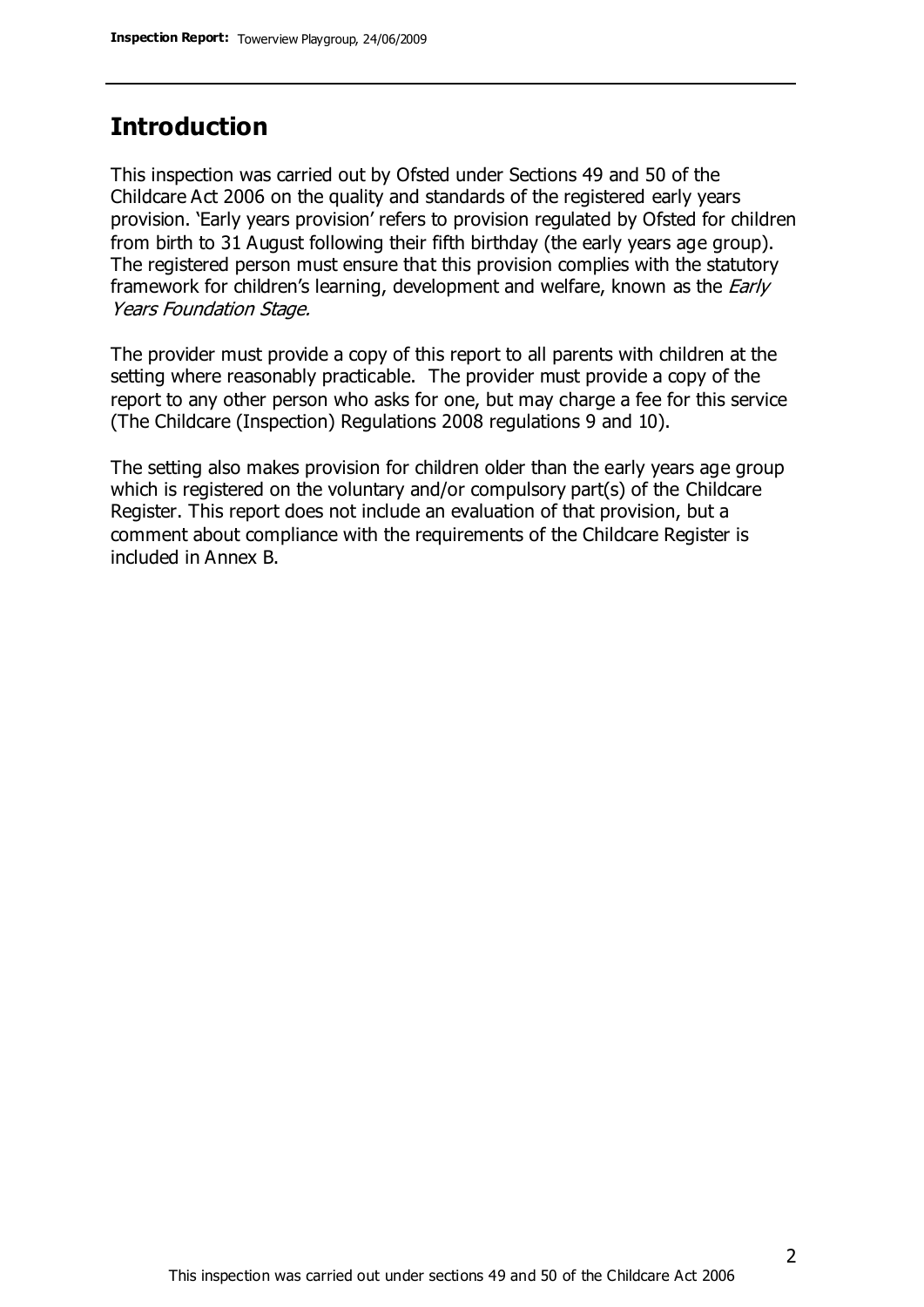### **Description of the setting**

Towerview Playgroup originally opened in 2004 and re-registered in new premises in 2009. The setting is a committee-run group and runs alongside a second setting run by the same committee in the village of Broadway, near Evesham. The group operates from a mobile classroom within the grounds of Broadway First School. Access to the group is via Broadway Youth Club gates. The playgroup serves the local area and has strong links with local schools. There is a fully enclosed play area available for outdoor play and a Forest School is also on site.

A maximum of 24 children may attend the setting at any one time. There are currently 47 children attending who are within the Early Years Foundation Stage (EYFS). Of these, 34 children receive funding for early years provision. This provision is registered by Ofsted on the Early Years Register and the compulsory part of the Childcare Register.

The setting supports children with learning difficulties and disabilities, and children who speak English as an additional language. The building is accessed via a ramp or steps and accessible toilet facilities are available. The group opens five days a week during school term times. Full day care is available from 08:55 until 14:55. Sessional care is also available from 08:55 until 11:55 and from 11:55 to 14:55. Children are able to attend for a variety of sessions.

The setting employs eight members of child care staff. All staff hold appropriate early years qualifications to Level 2, 3, or 4. There are three members of staff who hold relevant degree level qualifications and one member of staff with Early Years Professional Status. There are three members of staff currently working towards higher-level qualifications. The setting receives support from the local authority.

### **Overall effectiveness of the early years provision**

Overall the quality of the provision is outstanding. Children thrive in their playgroup environment and relish spending time with their peers and the committed, experienced and well qualified staff who cater for their individual needs extremely well in the inclusive care environment. All aspects of children's welfare, learning and development are promoted with great success. Successful partnership working with children's parents and carers and other professionals contributes significantly to the high standards achieved. Leaders, managers and staff demonstrate outstanding capacity to maintain continuous improvement. They are highly motivated and committed to improving outcomes for children and have robust strategies in place to do so.

#### **What steps need to be taken to improve provision further?**

To further improve the high quality early years provision the registered person should consider: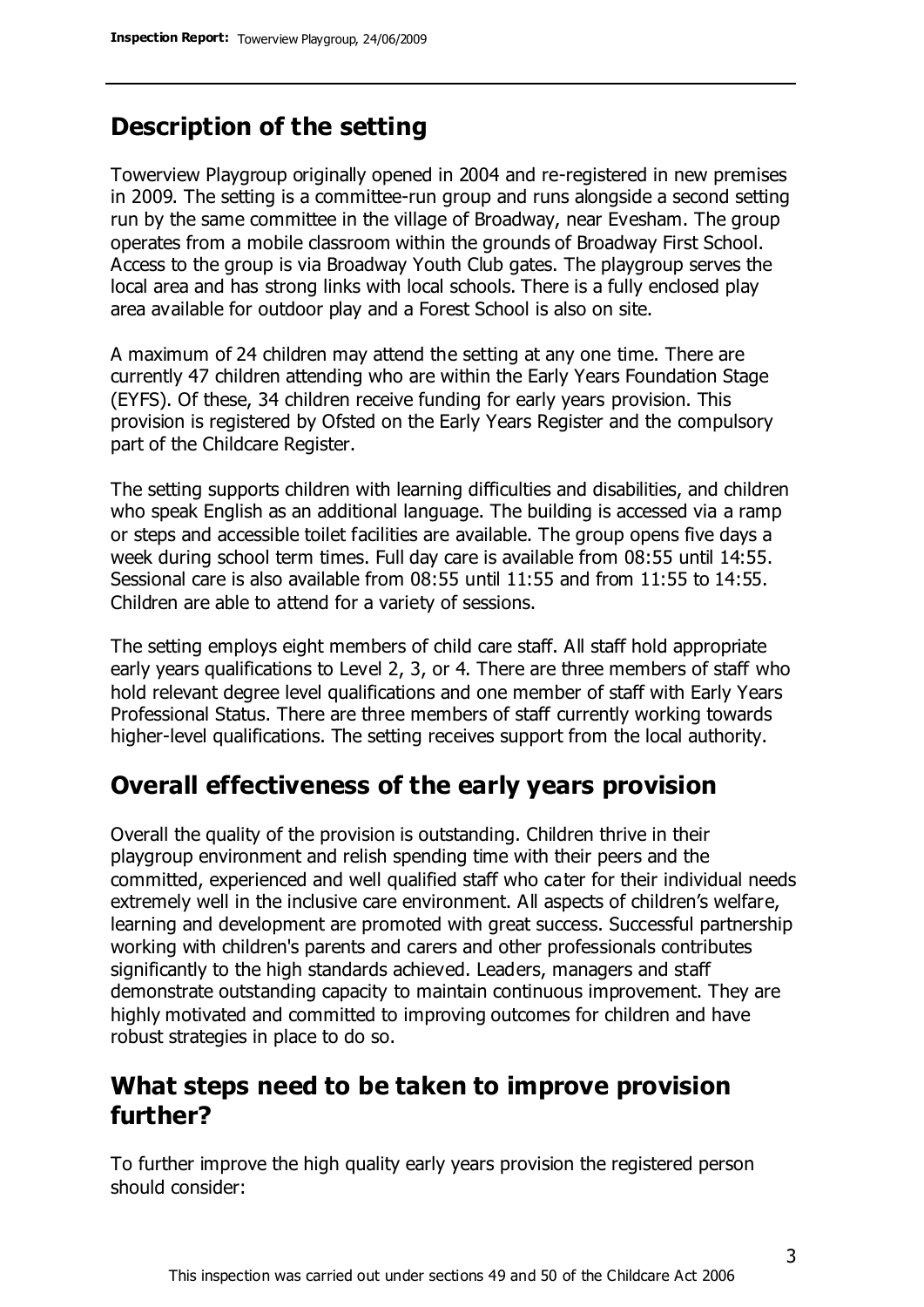develop further children's individual learning journeys to extend parental and child involvement.

### **The leadership and management of the early years provision**

The provision's success in implementing the EYFS results from excellent leadership. The committee, managers and staff consistently share values and strive to provide exceptionally high quality services for children and their families. The provision is routinely evaluated through ongoing reflection which ensures that all strengths and areas for further development are known. Clear plans are in place for the future as to how these identified areas will be worked upon to further extend the already excellent provision. The involvement of staff in such processes contributes significantly to them feeling valued. They speak enthusiastically of their enjoyment at working at the group and of the encouragement they receive to gain further knowledge through access to training and formal qualifications. Children are safeguarded exceedingly well. Robust systems for recruitment, vetting and induction ensure that children are cared for by safe and suitable adults and all required policies and procedures are current and effective in practice. Staff are vigilant in ensuring the premises are safe and secure. They conduct ongoing visual safety checks and take positive action to ensure that all perceived hazards to children are minimised. All staff have an excellent knowledge of the setting's safeguarding policies and procedures, which are reflective of Local Safeguarding Children Board (LSCB) guidelines.

Staff work in partnership with children's parents and carers to discuss and plan for how each child will be supported in their learning and development in line with their unique needs and in order for them to consolidate their learning and make further progress. Biannual information evenings are held to ensure parents and carers are fully informed about the EYFS and long term plans for the group. Parents and carers have free access to the setting's planning documents and their own children's observation and assessment files. Daily exchanges of information at the start and end of each session ensures that parents and carers are always well informed and promotes a highly effective system for a two way flow of information. Meetings between staff, parents and carers throughout the year provides a formal opportunity to discuss children's progress in greater depth. Written information regarding children's individual education plans is sent home on a termly basis to ensure that parents are fully informed of focused learning intentions for their children. They are invited to respond to their children's individual education plans and share information about their observations of children's learning from home. Parents are able to view photographs of their children learning through their play on the setting's digital photo frame. Children also relish opportunities to view slideshows of themselves and their peers. Wider partnerships with professionals from external agencies and the local community contribute substantially to improving children's care and progress in the EYFS. Excellent procedures are in place to identify and support children with learning difficulties and disabilities and children who speak English as an additional language. This ensures that every child receives support consistent with their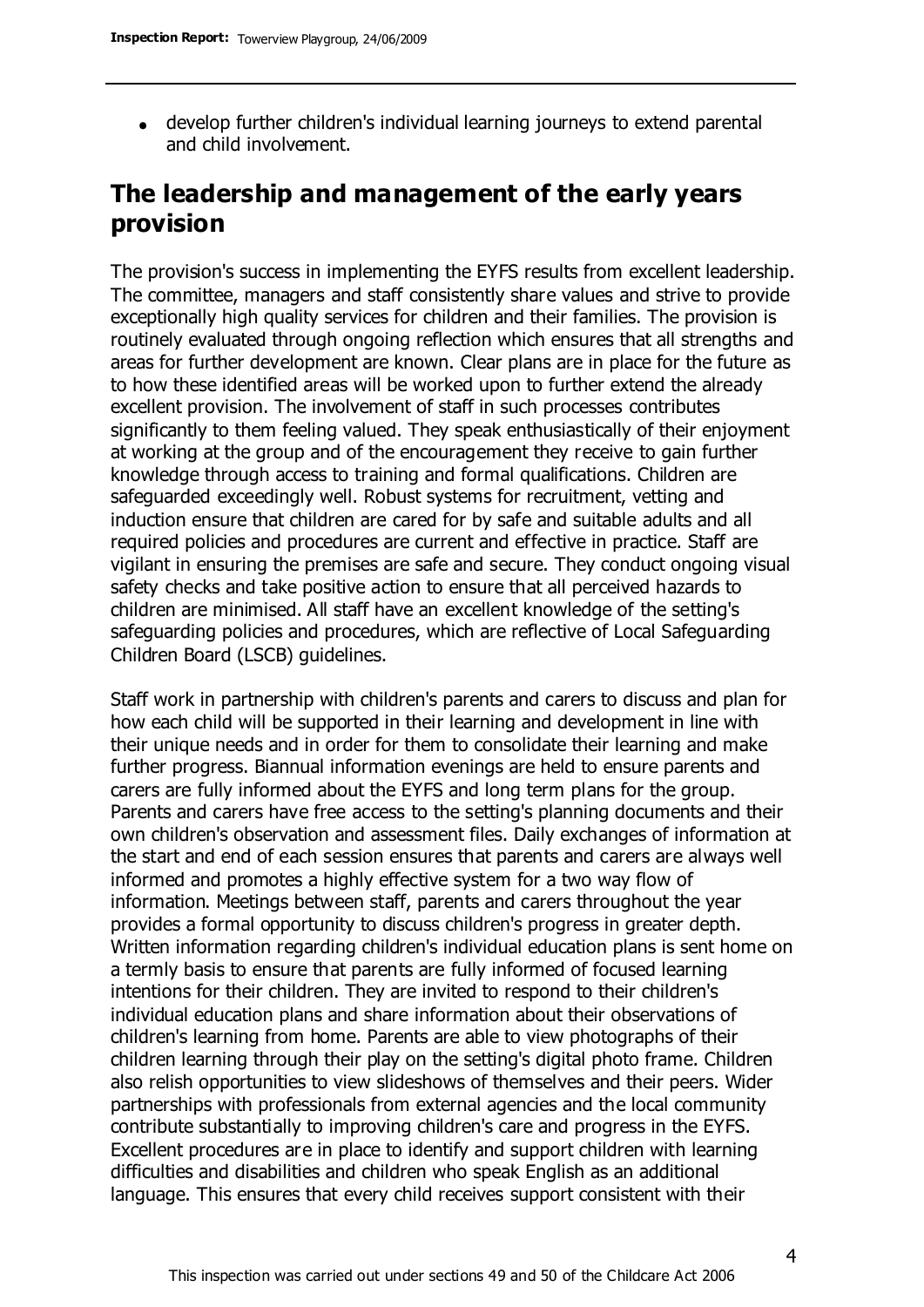unique needs. Partnerships with local schools are fully effective and support children's smooth transition from playgroup to school.

### **The quality and standards of the early years provision**

A continuous cycle of observation, assessment and planning enables staff to provide enjoyable, stimulating and exciting activities that are tailored to meet individual children's unique learning and development needs. Planning is reviewed, adapted and developed in response to their needs and to ensure children consistently feel secure within their environment and develop a positive sense of self-esteem. Every child has an individual education plan which supports their individual development and benefit from a highly effective key person system. Children's individual learning journeys are well established with further work to ensure greater parental and child involvement currently being undertaken. Staff are skilled at supporting children to enable them to make decisions and take responsibility for themselves whilst also developing a sense of personal existence within the group. As a result, children have and express enthusiasm for learning and relish taking part in the wide range of fun and interesting activities on offer.

Children are very confident and enter the playgroup environment with excitement and vigour. They communicate freely and make independent decisions about what they would like to play with and how they would like to spend their time. They relish the company of their peers and actively seek them to join in with their play. They interact well as they share, take turns and play together fairly in small groups. Children are encouraged to negotiate rules for play and problem solve. Visual timetables and activities are also used to enable children to express their needs and views. Children are active communicators and listeners. They express themselves very well when playing with their friends and show developing confidence in talking in larger groups, for example, as they talk as part of a group about why certain objects may not be safe. Children have easy access to writing resources and often ascribe meanings to the marks that they have made. Many of the children are able to write their names whilst others are well supported as they begin to form recognisable letters. Children choose their own names to display as part of the self-registration system and their early reading skills are developed as they point out letters and words that they can see in their environment, such as the 'stop' on the lollypop stick. They distinguish between different letters and the sounds that they make and use a 'beat baby' to play games where they sound out rhythms and syllables.

Children see numbers displayed within their care and learning environment and count confidently during everyday routines and their play. They independently problem solve as they work together to see if a tray full of buttons fits into a smaller container. They skilfully piece together jigsaw puzzles and problem solve as they negotiate with each other to ensure play is fair for all children. For example, children consider how many toys are needed to ensure that every one who wants to take part can. Children explore volume and capacity as they pour sand and water from one container to another and co-operate with one another as they design and build a marble run. Children have free access to ICT equipment. They make excellent use of telephones to act out making calls to each other,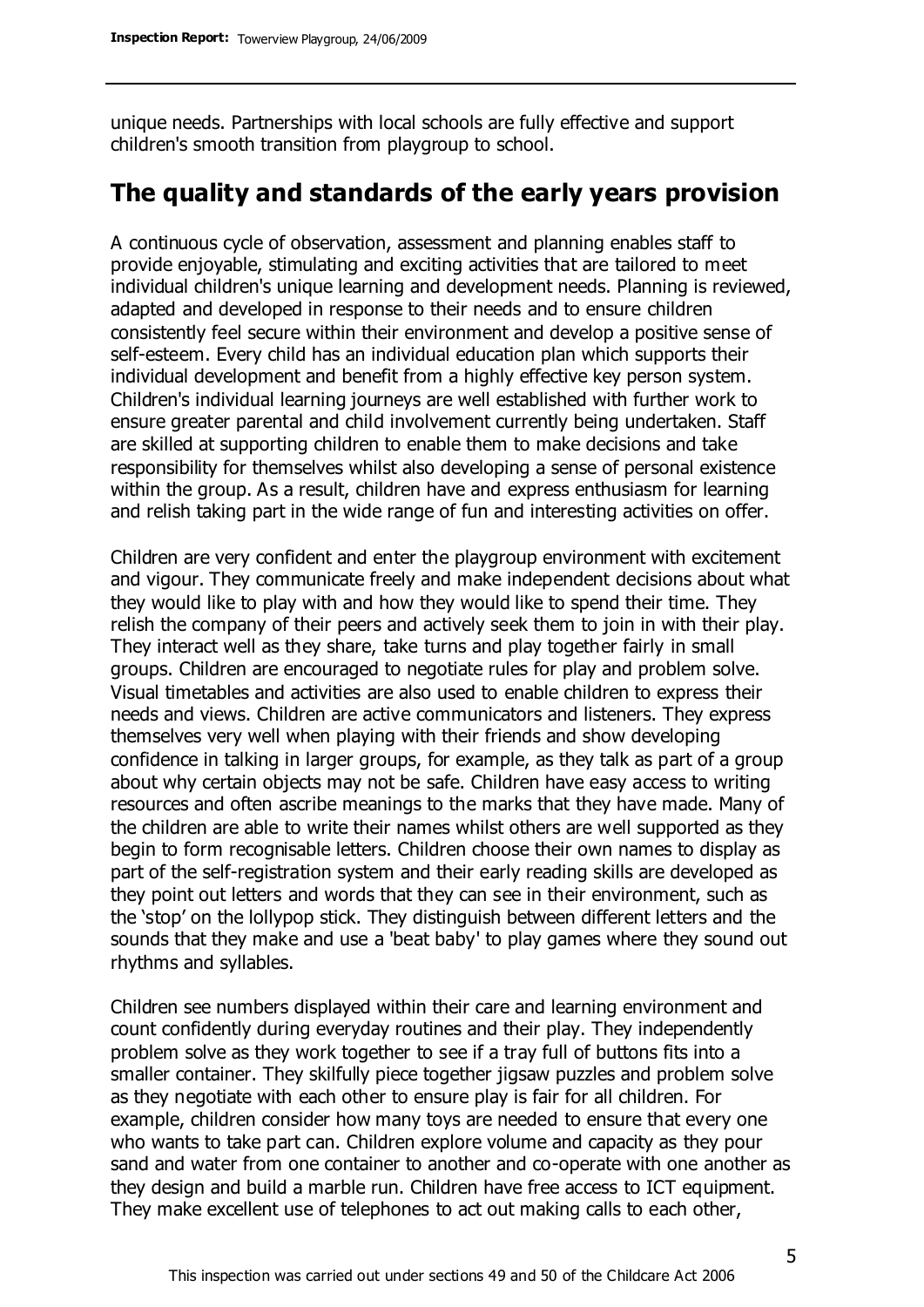taking messages and recording these on notepads with a range of writing implements. Children's creativity is developing extremely well through arts and crafts and through imaginative role play. They are busy and occupied in their play and behave very well. They receive warm praise and encouragement for their efforts and achievements which positively fosters their self-esteem. They develop an appreciation of the wider world as they explore cultural and religious events throughout the year. They access a wide range of toys and resources which reflect positive images of diversity, including resources that encourage them to consider different emotions.

Children behave in ways that are safe for themselves and others and develop an understanding of dangers and how to stay safe. They are currently taking part in a week of activities which focus on Child Safety Week. They have enjoyed a visit from the local police officer, exploring the police car and siren. A local health visitor visited the setting to talk about safe and unsafe objects and about how children can promote their own personal safety. Children use their creativity to make largescale lollypop sticks and zebra crossings which they then use in their play to act out crossing the road in a safe and sensible way. They talk about and practise the stop, look, listen and think technique. Children confidently make independent decisions about whether they would like to play indoors or outside. They freely flow between the indoor and outdoor learning environment, under the direct supervision of staff. Outdoors, children use a range of equipment to develop and extend their physical control. For example, they pedal ride on toys and work in partnership with their peers to push and pull their friends around in carts, exploring how to stop at the make-believe zebra crossing as they gather speed. Children relish twice weekly Forest School sessions. They explore their natural surroundings, taking risks in a controlled environment. Overall, children are making outstanding progress in their learning and development, in a care environment that successfully promotes all outcomes for children.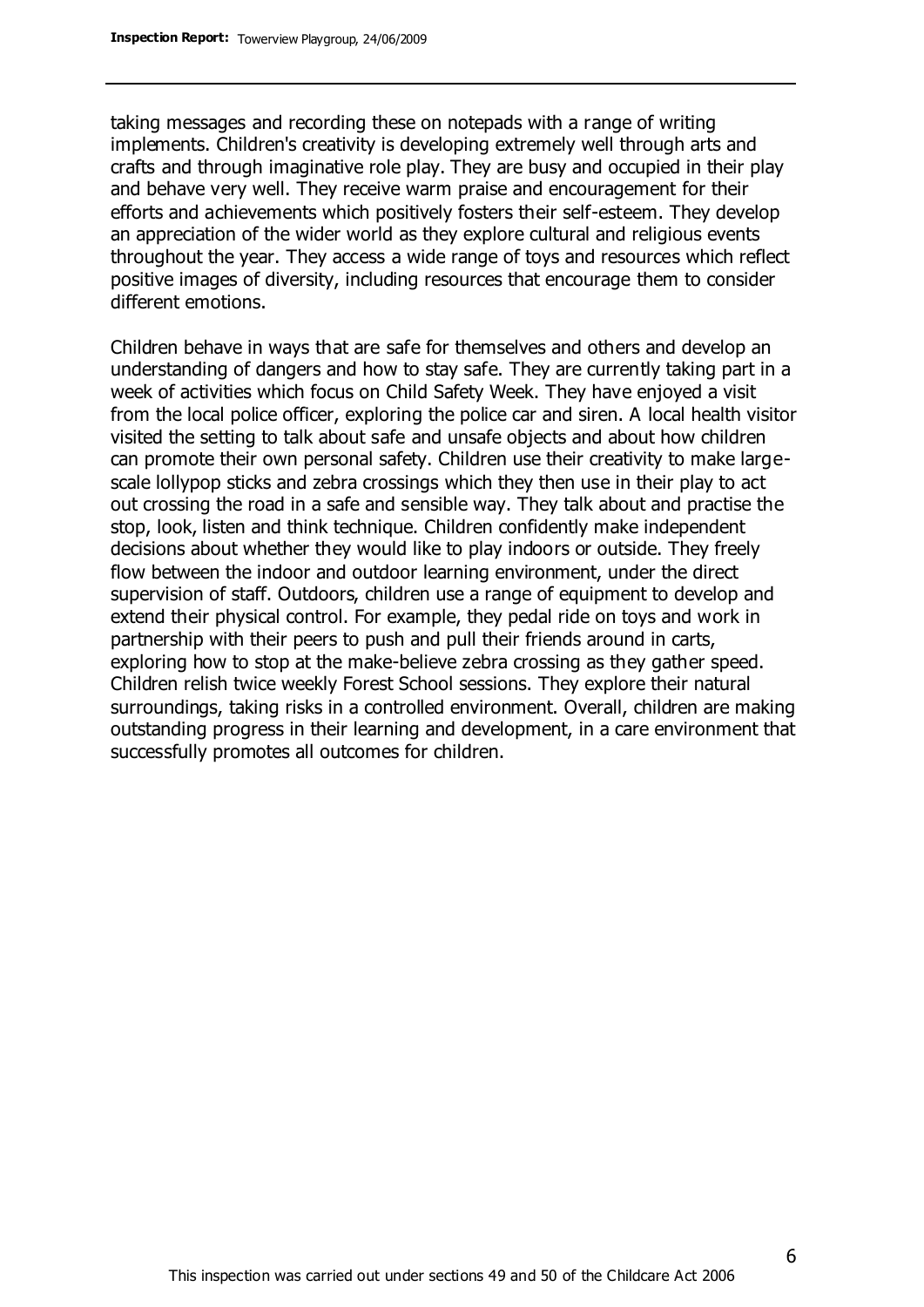## **Annex A: record of inspection judgements**

#### **The key inspection judgements and what they mean**

Grade 1 is Outstanding: this aspect of the provision is of exceptionally high quality Grade 2 is Good: this aspect of the provision is strong Grade 3 is Satisfactory: this aspect of the provision is sound Grade 4 is Inadequate: this aspect of the provision is not good enough

#### **Overall effectiveness**

| How effective is the provision in meeting the needs<br>of children in the Early Years Foundation Stage? |  |
|---------------------------------------------------------------------------------------------------------|--|
| How well does the provision promote inclusive practice?                                                 |  |
| The capacity of the provision to maintain continuous                                                    |  |
| improvement.                                                                                            |  |

#### **Leadership and management**

| How effectively is provision in the Early Years               |  |
|---------------------------------------------------------------|--|
| <b>Foundation Stage led and managed?</b>                      |  |
| How effective is the setting's self-evaluation, including the |  |
| steps taken to promote improvement?                           |  |
| How well does the setting work in partnership with parents    |  |
| and others?                                                   |  |
| How well are children safequarded?                            |  |

#### **Quality and standards**

| How effectively are children in the Early Years<br><b>Foundation Stage helped to learn and develop?</b> |  |
|---------------------------------------------------------------------------------------------------------|--|
| How effectively is the welfare of children in the Early                                                 |  |
| <b>Years Foundation Stage promoted?</b>                                                                 |  |
| How well are children helped to stay safe?                                                              |  |
| How well are children helped to be healthy?                                                             |  |
| How well are children helped to enjoy and achieve?                                                      |  |
| How well are children helped to make a positive                                                         |  |
| contribution?                                                                                           |  |
| How well are children helped develop skills that will                                                   |  |
| contribute to their future economic well-being?                                                         |  |

Any complaints about the inspection or report should be made following the procedures set out in the guidance available from Ofsted's website: www.ofsted.gov.uk